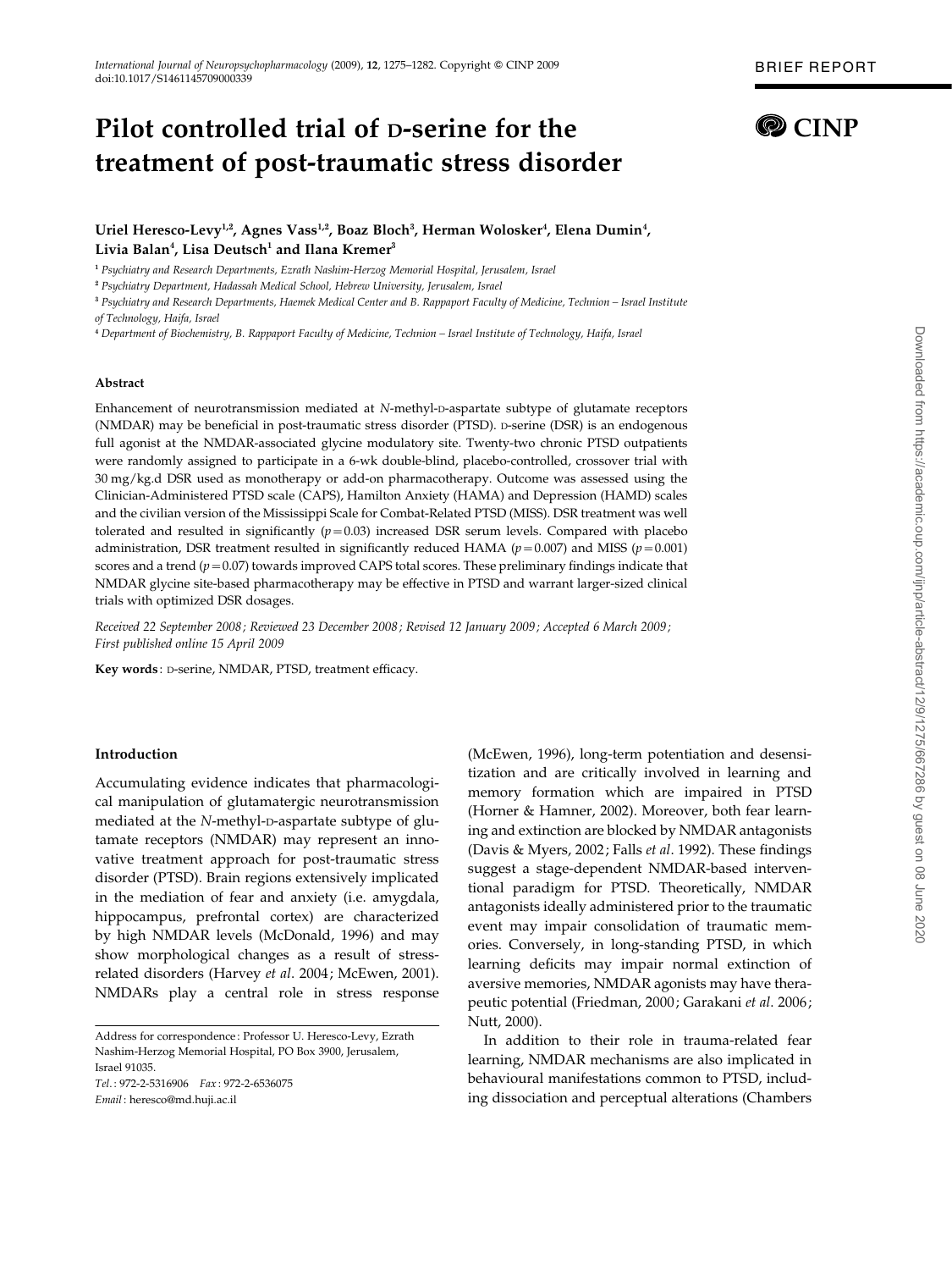et al. 1999). Glutamatergic control of both hippocampal-dependent associative learning and amygdaladependent emotional processing during and after a stressful event might be significant factors in these information-processing distortions. Direct evidence for this hypothesis includes reports that NMDAR antagonism by ketamine can produce dissociative symptoms and perceptual alterations (i.e. depersonalization, de-realization, altered auditory and visual acuity) akin to those observed in PTSD (Newcomer & Krystal, 2001).

Consistent with these concepts, recent preclinical and clinical data suggest that enhancement of NMDAR function obtained by using partial [i.e. D-cycloserine (DCS)] or full [i.e. glycine, D-serine (DSR)] agonists at the NMDAR-associated glycine site may be beneficial in PTSD. DCS enhances fear extinction/exposure therapy in both animals and anxiety disorders (i.e. agoraphobia, social anxiety, obsessive–compulsive disorder) in humans (Norberg et al. 2008). Administration of both glycine (File et al. 1999) and DCS (Schwartz et al. 1996; Tsai et al. 1999) as continuous pharmacotherapy unrelated to cognitive-behavioural interventions was found to enhance memory in some human studies. Furthermore, in some clinical trials glycine and DSR, applied as adjuvant continuous treatment, reduce negative and cognitive symptoms severity in treatment-resistant schizophrenia patients (Heresco-Levy, 2005). These findings may be of relevance in the context of PTSD therapeutics, since PTSD impairments also include cognitive dysfunction and features such as affective numbing, anhedonia, and withdrawal from social/vocational activities.

Previously we assessed in a pilot controlled 4-wk study the effects of DCS (50 mg/d) used as adjuvant to ongoing drug treatment in PTSD (Heresco-Levy et al. 2002). Although statistically significant differences vs. placebo were not registered, DCS treatment resulted in  $\sim$  15% reductions in numbing, avoidance, and anxiety symptoms. In the present study we aimed to assess the therapeutic potential of DSR pharmacotherapy for chronic PTSD patients. In contrast to DCS, which is an anti-tuberculosis drug with partial agonist characteristics at NMDAR, DSR is a naturally occurring amino acid that modulates in-vivo NMDAR function, is more potent than glycine in activating NMDAR and is not known to affect any other neurotransmission system (Mustafa et al. 2004). DSR was found to selectively block NMDAR antagonistinduced effects and to improve schizophrenia symptoms when used as adjuvant treatment at a 30 mg/ kg.d dose (Heresco-Levy et al. 2005; Tsai et al. 1998). We hypothesized that DSR treatment may lead to

significant symptom reductions in chronic PTSD patients.

## Methods

The study was performed at Herzog Memorial and Haemek hospitals in Israel and was approved by the Israel Ministry of Health. Written informed consent was obtained from patients after the study had been described to them orally and in writing. Subjects were men and non-pregnant or lactating women aged 18–60 yr who: (1) met DSM-IV criteria for a primary diagnosis of PTSD and had a score of at least 60 on the Clinician-Administered PTSD Scale (CAPS; Blake et al. 1995), (2) had PTSD symptoms for at least the previous 5 yr, and (3) were in generally good health as determined on the basis of medical history, physical examination and screening laboratory results. Subjects receiving psychotropic medications were required to have been treated with stable, clinically determined optimal medication doses for at least 2 months.

Subjects were excluded if they had current primary major depression or anxiety disorder, had a current mental disorder due to a general medical condition or history of bipolar disorder, schizophrenia, or other psychotic disorder. Patients who abused or were dependent on alcohol or other drugs within 12 months of randomization, used any investigational drug within 60 d of randomization, had electroconvulsive therapy within 6 months of randomization, had current involvement in criminal proceedings or compensation claims related to trauma, or had initiated or changed psychotherapy of any kind within 6 months of randomization, were excluded from the study.

A random-assignment, double-blind, placebocontrolled, crossover design was used. After a 2-wk (weeks  $-2$  to 0) baseline assessment period, subjects were randomly allocated, without blocking, stratification, or other restrictions, to receive under doubleblind conditions either DSR or placebo for 6 wk. DSR or placebo were given in addition to each patient's regular psychotropic medication, the dose of which remained fixed throughout the study, or as monotherapy in the case of unmedicated patients. After completion of the first treatment phase (weeks 0–6), patients underwent a 3-wk experimental treatment (i.e. DSR or placebo) washout period (weeks 6–9), after which they crossed over to the alternate experimental treatment for a final 6-wk treatment phase (weeks 9–15).

DSR and placebo were administered orally in identical capsules according to the same dose escalation schedule. Clinical and research staff, as well as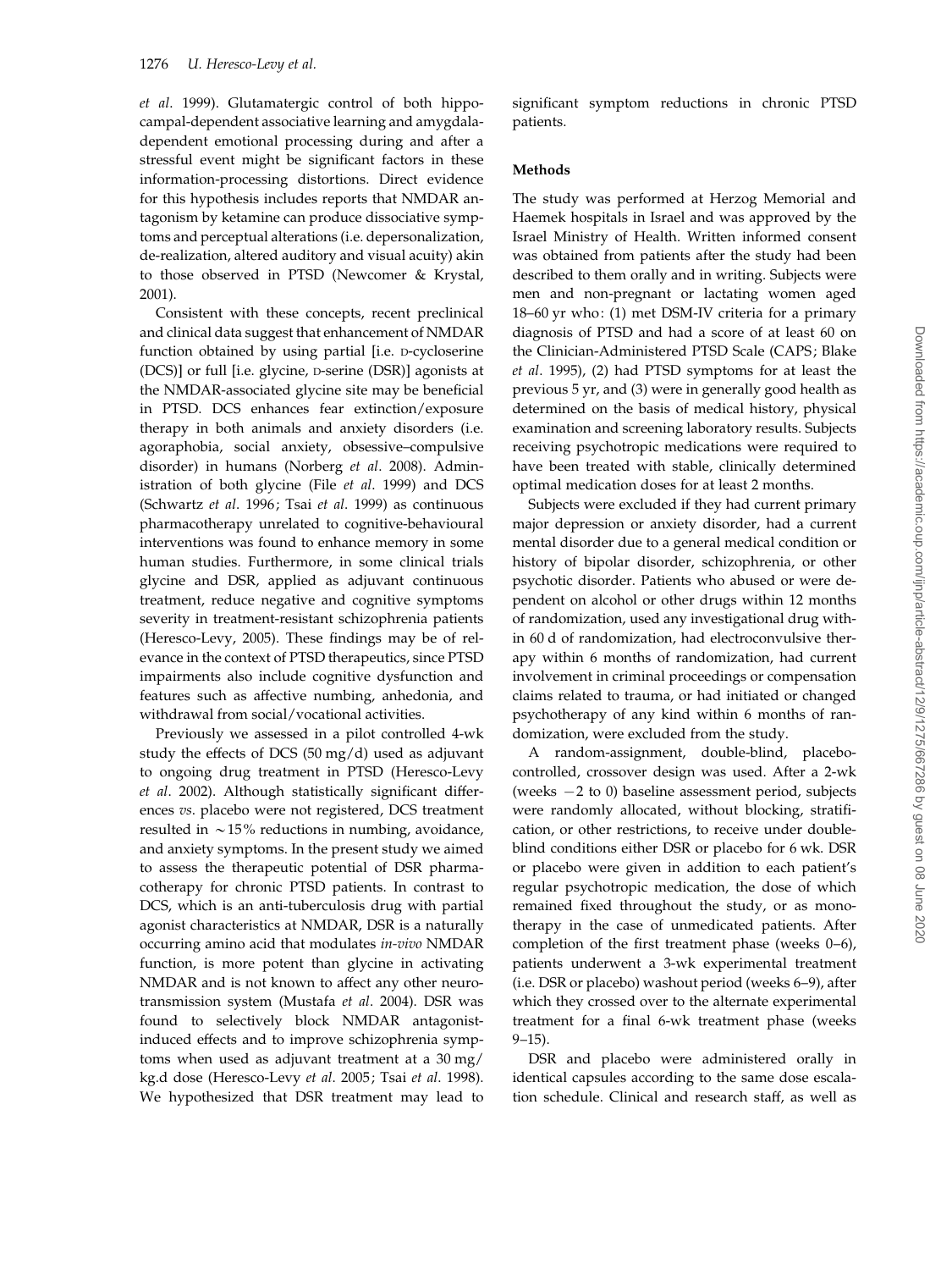patients and their families, were unaware of and could not determine the study drug assignment by appearance or otherwise. Experimental treatment was initiated at a 10 mg/kg.d dose and was increased after weeks 1 and 2 of treatment to 20 mg/kg.d and the fixed 30 mg/kg.d dose, respectively. This DSR regimen was chosen on the basis of previous reports indicating its safety and effectiveness with chronic schizophrenia patients (Heresco-Levy et al. 2005; Tsai et al. 1998). The range of fixed absolute daily DSR doses was  $1.6-3.0$  g (mean  $\pm$  s.D.,  $2.45\pm0.3$  g). Daily experimental treatment was administered in three divided doses.

Symptoms and side-effects were assessed at weeks  $-2$ , 0 and bi-weekly throughout the two treatment phases using the CAPS (primary outcome measure) and Hamilton Rating Scale for Depression (HAMD), Hamilton Rating Scale for Anxiety (HAMA), and the self-rating Mississippi Scale for Combat-Related PTSD – civilian version (MISS) (secondary outcome measures). Systemic side-effects were recorded and reviewed using the Udvalg for Kliniske Undersgelser (UKU) Side Effects Rating Scale. Patients requiring psychotropic medications or dose changes during the study, as evidenced by side-effects or a CAPS total score increase  $\geq 20\%$  were withdrawn from experimental treatment.

Blood samples for assessment of amino-acid serum levels were obtained at baseline and at the end of the first and second treatment phases. DSR and glycine serum levels were determined using HPLC analysis as previously described (Shleper et al. 2005); basal DSR levels  $\langle 10 \mu M \rangle$  were not detectable by this method. In addition, safety laboratory assessments (SMA 20, CBC, UA) were obtained bi-weekly throughout the study.

All statistical tests were two-tailed and were performed at the  $\alpha$  = 0.05 level of significance using SAS system version 9.1 (SAS Institute, USA). Data analysis for the primary and secondary outcome measures was performed using general linear mixed-model repeated-measures ANCOVAs. The change in ratingscale scores from baseline over time was assessed by modelling the difference from baseline as the dependent variable with baseline values as a covariate in the model. Additional variables included treatment phase (i.e. first, second), assessment time within treatment phase (i.e. weeks 0, 2, 4, 6), treatment (i.e. DSR, placebo), treatment order (DSR first–placebo second and vice versa) and the treatment  $\times$  time interaction. The mixed-model approach permits analysis of cases with missing data at either follow-up point. The continuous secondary efficacy endpoints (HAMD, Table 1. Demographic and clinical characteristics of the sample<sup>a</sup>

| Age $(yr)$                             | $45.9 \pm 11.0$ |
|----------------------------------------|-----------------|
| Gender (M/F)                           | 19/3            |
| Ethnicity                              |                 |
| Sephardic Jewish/Ashkenazi Jewish/Arab | 10/9/3          |
| Years of schooling                     | $12.4 \pm 2.1$  |
| Duration of PTSD (yr)                  | $13.6 \pm 7.2$  |
| Type of trauma                         |                 |
| Military                               | 8               |
| Terrorist attack                       | 8               |
| Work/motor vehicle accident            | 4               |
| Other                                  | 2               |
| Pre-study rating-scale scores          |                 |
| CAPS total                             | $91.9 \pm 15.9$ |
| <b>HAMD</b>                            | $22.0 + 6.4$    |
| <b>HAMA</b>                            | $27.7 + 6.4$    |
| Pharmacotherapy (no. of patients)      |                 |
| Antidepressants                        | 19              |
| Anxiolytics                            | 6               |
| Hypnotics                              | 4               |
| Antipsychotics                         | $\overline{2}$  |
|                                        |                 |

PTSD, Post-traumatic stress disorder ; CAPS, 17-item Clinician-Administered Post-traumatic Stress Disorder Scale; HAMD, 21-item Hamilton Rating Scale for Depression; HAMA, Hamilton Rating Scale for Anxiety.

<sup>a</sup> Values are mean $\pm$ s.D. for continuous variables and number of subjects for categorical values.

HAMA, and MISS scores) were analysed by the same method as the primary endpoints (CAPS scores). Comparisons of additional data including amino-acid serum-level difference from baseline under DSR and placebo treatment were performed using a paired t test or a non-parametric equivalent.

#### Results

Twenty-two patients fulfilled the inclusion criteria and were enrolled in the study (Table 1). Nineteen patients were receiving maintenance pharmacotherapy, three patients were unmedicated. All medicated patients were receiving therapeutic doses of antidepressant drugs (venlafaxine, citalopram, paroxetine, mirtazapine, or sertraline). Additional treatments included anxiolytics (oxazepam or lorazepam), hypnotics (brotizolam or cyclopyrolone) and antipsychotics (olanzapine, sulpride).

For all subjects symptoms were stable for at least 2 wk prior to experimental treatment initiation (see Supplementary Table S1, available online). Sixteen (73%) patients completed both treatment phases.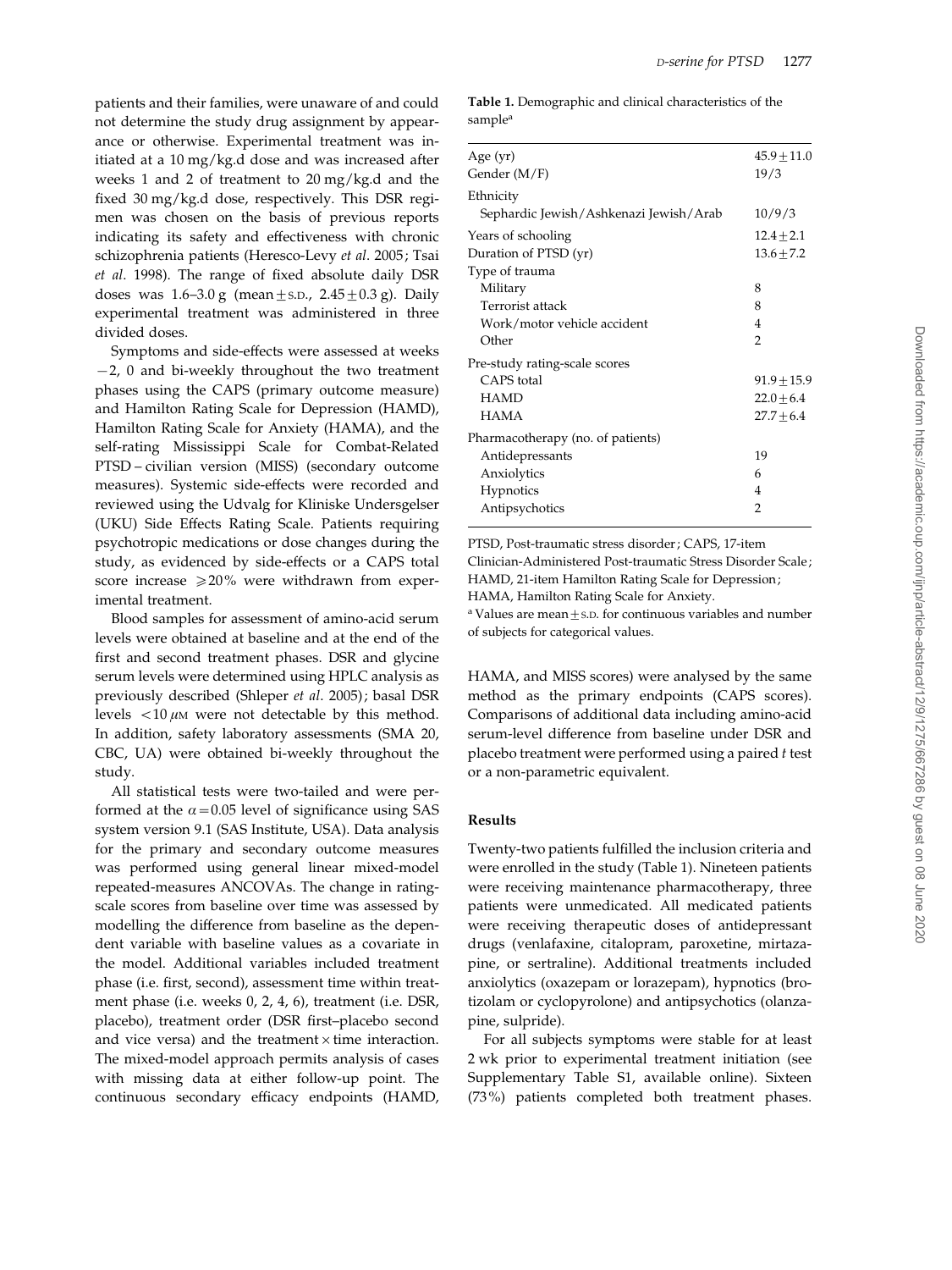

Fig. 1. Study flowchart.

Twenty-one patients entered the DSR treatment phase and 22 patients entered the placebo phase (Fig. 1). Five of the six withdrawn patients completed at least one full treatment phase. One patient was withdrawn at study week 11, while receiving DSR treatment, due to non-compliance. Five patients were withdrawn at study weeks 4, 11 (two patients), and 13, respectively, while receiving placebo, due to non-compliance (three patients) and adverse side-effects (one patient).

Overall, throughout the study DSR treatment was well tolerated and no significant laboratory parameter alterations were registered. Baseline, post-DSR and post-placebo treatment assessments of DSR, L-serine, and glycine serum levels were obtained for part of the study subjects (see Supplementary Table S2, available online). DSR treatment led to a significant  $\sim$ 10-fold increase in DSR levels across subjects (Wilcoxon test,  $p=0.03$ ). Furthermore, the DSR levels achieved by patients  $(n=7)$  that received DSR during the second treatment phase (146  $\pm$  126.26  $\mu$ M) were  $\sim$  2-fold higher than the DSR levels of patients  $(n=4)$  that received DSR during the first treatment phase (77.1  $\pm$  91.36  $\mu$ M).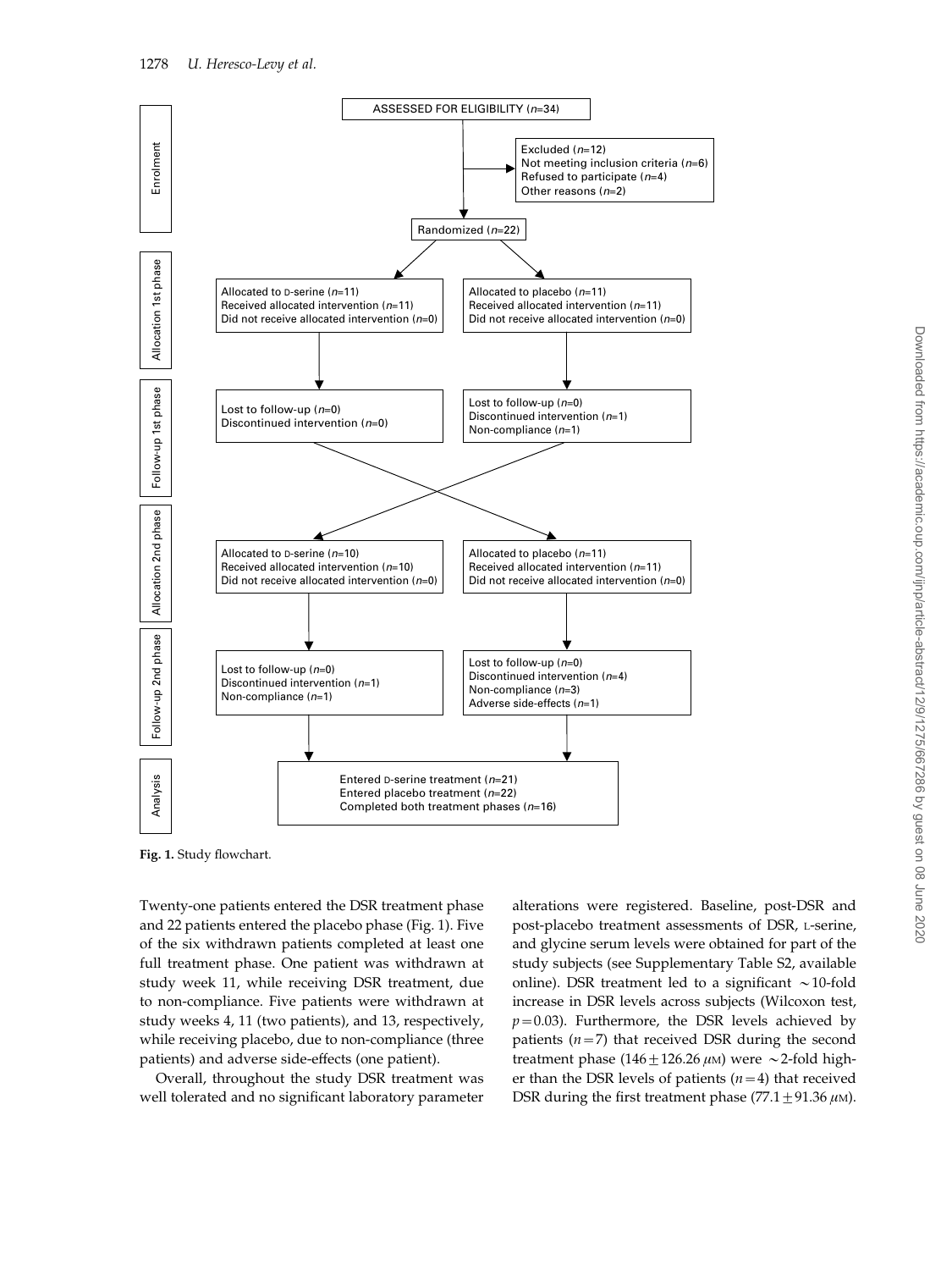|             | Treatment<br>assignment | Week within treatment phase |                    |                    |                   |                      |
|-------------|-------------------------|-----------------------------|--------------------|--------------------|-------------------|----------------------|
|             |                         | $\mathbf{0}$                | $\overline{2}$     | $\overline{4}$     | 6                 | $F/p^b$              |
| CAPS total  | D-serine                | $83.11 + 17.31$             | $76.50 + 17.65$    | $69.33 + 18.64$    | $65.16 + 19.63$   | $F_{1,89.8} = 3.26$  |
|             | Placebo                 | $81.91 \pm 21.97$           | $82.79 \pm 22.41$  | $70.53 \pm 23.84$  | $66.33 \pm 21.97$ | $p = 0.07$           |
| CAPS B      | <b>D-serine</b>         | $25.37 + 6.91$              | $22.50 + 7.27$     | $21.28 + 5.41$     | $20.63 + 7.06$    | $F_{1,90} = 4.76$    |
|             | Placebo                 | $26.27 \pm 5.64$            | $26.00 \pm 6.57$   | $22.95 \pm 7.36$   | $20.61 \pm 7.01$  | $p = 0.03$           |
| CAPS C      | D-serine                | $30.63 + 7.57$              | $28.75 \pm 6.90$   | $24.56 + 9.12$     | $23.05 + 8.75$    | $F_{1.97.5} = 3.41$  |
|             | Placebo                 | $29.27 + 11.10$             | $31.32 \pm 10.08$  | $25.37 \pm 10.38$  | $23.22 \pm 9.49$  | $p = 0.06$           |
| CAPS D      | D-serine                | $27.11 + 4.76$              | $24.75 + 4.73$     | $23.50 + 6.31$     | $21.47 + 5.66$    | $F_{1,92.3} = 0.22$  |
|             | Placebo                 | $26.82 \pm 6.51$            | $25.47 \pm 7.01$   | $22.21 \pm 7.82$   | $22.50 \pm 7.96$  | $p = 0.64$           |
| <b>HAMD</b> | D-serine                | $19.89 + 4.47$              | $18.50 + 3.87$     | $17.06 + 4.61$     | $15.05 + 6.94$    | $F_{1.90.6} = 1.46$  |
|             | Placebo                 | $20.59 \pm 6.96$            | $19.11 \pm 5.84$   | $16.26 \pm 6.24$   | $15.72 \pm 5.57$  | $p = 0.23$           |
| <b>HAMA</b> | D-serine                | $26.11 \pm 7.68$            | $24.26 + 7.07$     | $20.06 + 8.43$     | $17.67 + 8.45$    | $F_{1,85,9} = 12.24$ |
|             | Placebo                 | $26.57 \pm 7.47$            | $27.47 \pm 7.88$   | $23.29 \pm 9.18$   | $21.44 \pm 9.95$  | $p = 0.007$          |
| <b>MISS</b> | <b>D-serine</b>         | $116.80 + 13.78$            | $107.90 + 18.01$   | $110.20 + 15.71$   | $106.30 + 21.10$  | $F_{1.77.6} = 10.68$ |
|             | Placebo                 | $115.00 + 19.68$            | $112.20 \pm 18.67$ | $114.30 \pm 20.07$ | $112.0 \pm 21.81$ | $p = 0.001$          |

Table 2. Effects of treatment on CAPS, HAMD, HAMA and MISS scores<sup>a</sup>

CAPS, 17-item Clinician-Administered Post-traumatic Stress Disorder Scale; HAMD, 21-item Hamilton Rating Scale for Depression; HAMA, Hamilton Rating Scale for Anxiety; MISS, Mississippi Scale for Combat-Related Post-traumatic Stress Disorder – civilian version,

<sup>a</sup> Data represent mean  $\pm$  s.D. D-serine data are  $n=21$ , placebo data are  $n=22$ .

 $\mathfrak{b}_p$  values are of the between treatment group comparisons of the reduction from baseline over time from the analysis of covariance model with treatment as the main effect and baseline values as a covariate.

No significant changes were registered in L-serine or glycine levels.

Experiment-wide, symptom reductions were registered in all assessment scales under DSR as well as placebo treatment (Table 2). No statistically significant treatment  $\times$  assessment time interaction terms were found for any of the outcome measures. Nevertheless patients showed a statistically significant greater overall improvement under DSR than under placebo treatment on the change in HAMA  $(p=0.007)$ , MISS  $(p=0.001)$  and CAPS cluster B re-experiencing  $(p=0.001)$ 0.03) scores. A trend in favour of DSR treatment was registered for CAPS total ( $p=0.07$ ) and CAPS cluster C avoidance/numbing  $(p < 0.06)$  scores.

DSR treatment led to a  $20.9 \pm 20.2$ % (95% CI 10.9– 31) decline in CAPS total score vs. a placebo-induced decline of  $14.6 + 24.7\%$  (95% CI 2.3–26.9). Cluster B and cluster C scores improved by  $17.1 \pm 28.5\%$  (95% CI 2.9-31.3) and  $23.5 + 22.5\%$  (95% CI 12.3-34.7), respectively, under DSR treatment and by  $17.8 \pm 26.1\%$ (95% CI 4.8–30.8%) and  $9.5 \pm 43.6\%$  (95% CI 12.2– 31.2), respectively, under placebo. Along with the reduction in CAPS scores, improvements were registered

in HAMD (22.7 $\pm$ 41.6%, 95% CI 2-43.3), HAMA  $(30.1 \pm 33.5\%, 95\% \text{ CI } 13.4-46.7)$ , and MISS  $(7.1 \pm$ 14.2%, 95% CI 0.01–14.1) scores under DSR treatment vs.  $18.2 \pm 25.4\%$  (95% CI 5.6–30.8),  $20.2 \pm 36.9\%$  (95% CI 0.5–39.8) and  $3.2 \pm 7.9\%$  (95% CI 0.9–7.3), respectively, under placebo.

A significant treatment  $\times$  phase interaction was registered in respect of the within-treatment phase change from baseline in rating-scale scores. Consequently, we also performed the outcome analysis for each treatment phase separately, in which the difference from baseline for each time-point was calculated in an ANCOVA model where baseline values were entered as a covariate. No significant differences were found between treatment groups in the mean change of rating-scale scores from baseline over time during the first phase of the study. In contrast, during the second study phase in which higher DSR serum levels were achieved, the average reductions from baseline in CAPS cluster B and total scores in the DSR arm were significantly ( $p=0.04$  and  $p=0.03$ , respectively) larger than the reductions registered in the placebo arm (see Supplementary Table S3, available online).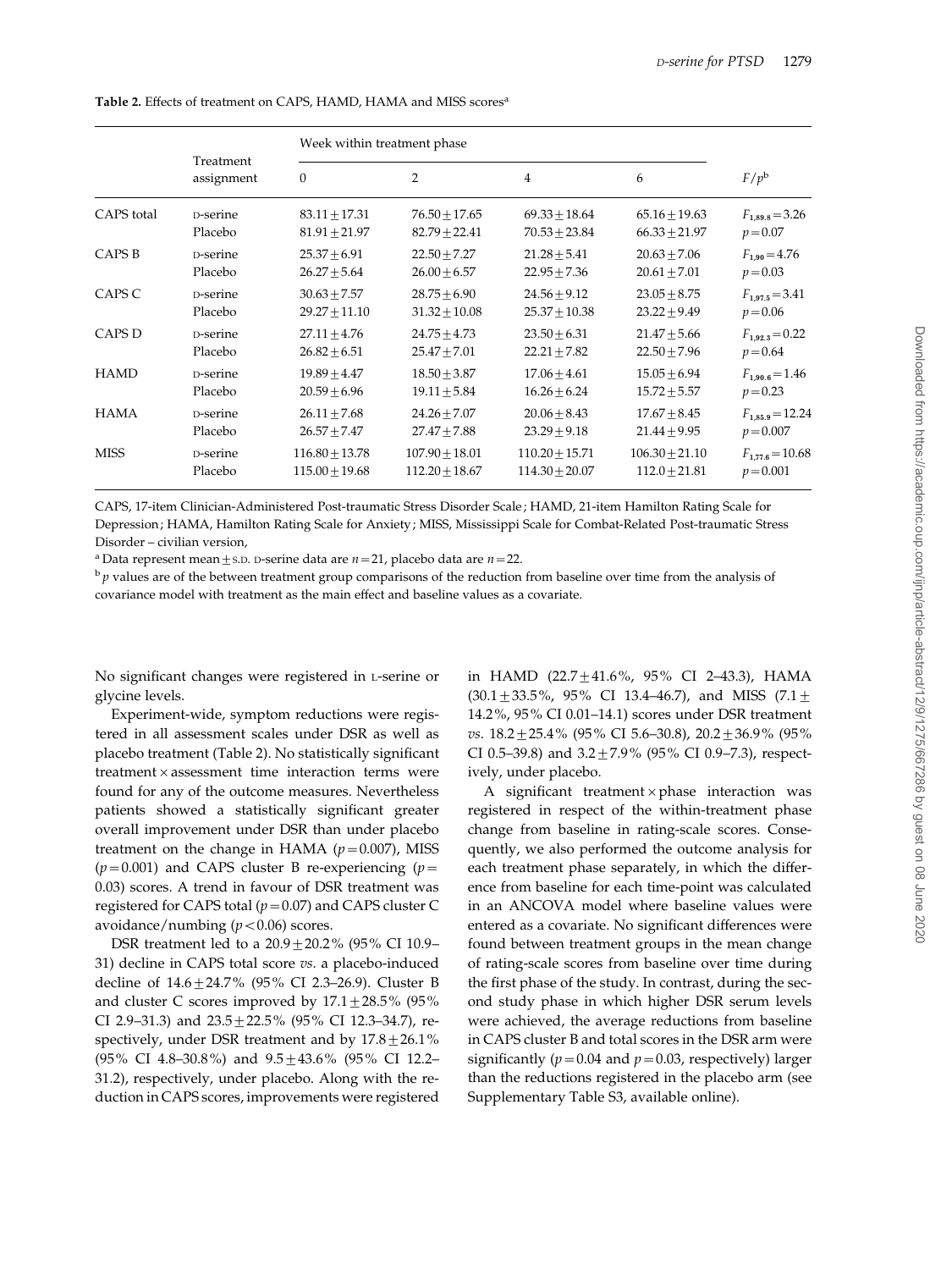#### Discussion

This study represents to our knowledge the first assessment of pharmacotherapy with an NMDARglycine site full agonist in PTSD. Six weeks' treatment with 30 mg/kg.d DSR, resulted in this preliminary investigation in reduced symptom severity on some of the assessment measures. Study-wide, the differences between DSR and placebo in changes from baseline to endpoint were significant for anxiety symptoms as measured by HAMA ( $p=0.007$ ) and for general selfreported PTSD symptomatology as measured by MISS  $(p=0.001)$ . The difference between DSR and placebo in CAPS total score reduction did not reach statistical significance  $(p=0.07)$  at study-wide level. However, during the second phase of the study, possibly due to achievement of higher DSR serum levels, significantly greater DSR-induced than placebo-induced reductions were registered in CAPS total  $(p=0.04)$  and CAPS B re-experiencing  $(p=0.03)$  scores.

The observed DSR-induced improvements are to be valued in the context of the study population characteristics and the placebo effects registered in the study. Study participants were chronic PTSD patients with >10 yr mean duration of illness and severe symptomatology, despite treatment, as reflected by a mean baseline CAPS total score of  $91.9 \pm 15.9$ . During the second study phase, under DSR treatment, mean CAPS total scores decreased from  $81.0 \pm 17.8$  to  $56.4 \pm 17.3$  which would correspond to a change from extreme to threshold – moderate PTSD symptoms (Tucker et al. 2007). Furthermore, study-wide, a robust  $\sim$ 30% reduction in anxiety HAMA-assessed symptoms was registered during DSR administration. Symptom reductions were also registered under placebo treatment, which is in line with relatively high rates of improvement on placebo reported in other chronic PTSD trials (e.g. Tucker et al. 2007). However, placebo effects were not statistically or clinically superior to DSR-induced symptom reductions by any of the assessment measures used in the study.

Hypothetically, a number of parameters, including patients' characteristics, DSR dose, treatment duration, and availability of concomitant psychotherapy may impact upon DSR efficacy. Less chronic and symptomatic patients than those in the present study may respond better to DSR treatment and in general, treatment duration longer than 6 wk may be optimal for chronic PTSD patients. More specifically, DSR doses larger than 30 mg/kg.d may be associated with increased efficacy. Recently, it was reported that adjuvant treatment of chronic schizophrenia patients with 60 mg/kg.d DSR resulted in improved neurocognitive

performance (Kantrowitz et al. 2008) while similar effects were not registered in previous studies using 30 mg/kg.d DSR. Furthermore, promising results were reported using a combined interventional model in several anxiety disorders in which acute pharmacotherapy with the NMDAR glycine site partial agonist DCS was aimed at improving the learning that takes place during cognitive-behavioural therapy (Norberg et al. 2008). Assessment of this type of intervention is warranted also in PTSD and our findings suggest that DSR may also be efficacious in this context.

DSR regimens of 30–60 mg/kg.d were well tolerated by schizophrenia patients. The present study is the first to attempt DSR administration in nonschizophrenia patients and confirms that treatment, at least for 6 wk, with 30 mg/kg.d DSR is safe and devoid of significant side-effects. Additional studies are required to address the long-term safety issues related to the administration of DSR or other glycine site full agonists.

We hypothesize that DSR clinical effects were due to its action upon NMDAR-mediated glutamatergic neurotransmission. Clinical findings with different subject populations suggest that enhancement of NMDAR function obtained by treatment with amino acids (i.e. glycine, DSR) that act as endogenous allosteric modulators of the NMDAR glycine site may alleviate anxiety, negative and cognitive symptoms (File et al. 1999; Greenberg et al. 2007; Heresco-Levy, 2005). Furthermore, evidence for an anxiolytic potential of glycine reuptake inhibitors, was obtained using animal anxiety models (Depoortère et al. 2005). Of interest, some preclinical and clinical data also indicate anxiolytic effects of a number of NMDAR blocking agents, including PCP, MK-801 (Bergink et al. 2004) and memantine (Battista et al. 2007). However, the anxiolytic potential of these agents has not been established and there are clinical indications that NMDAR non-competitive antagonists such as PCP and MK-801 may actually exacerbate anxiety (Reimherr et al. 1986). Moreover, memantine preferentially blocks excessive NMDAR activity without affecting normal receptor function and has been shown to also affect serotonin, dopamine and nicotinic receptors (Lipton, 2007).

There are several limitations to the present study. First, this is a pilot preliminary investigation of the use of DSR in chronic PTSD requiring further replication and cross-validation. Additional limitations are the small sample size, the exclusive use of symptom rating scales as assessment measures, and the lack of neurocognitive testing for the assessment of DSR effects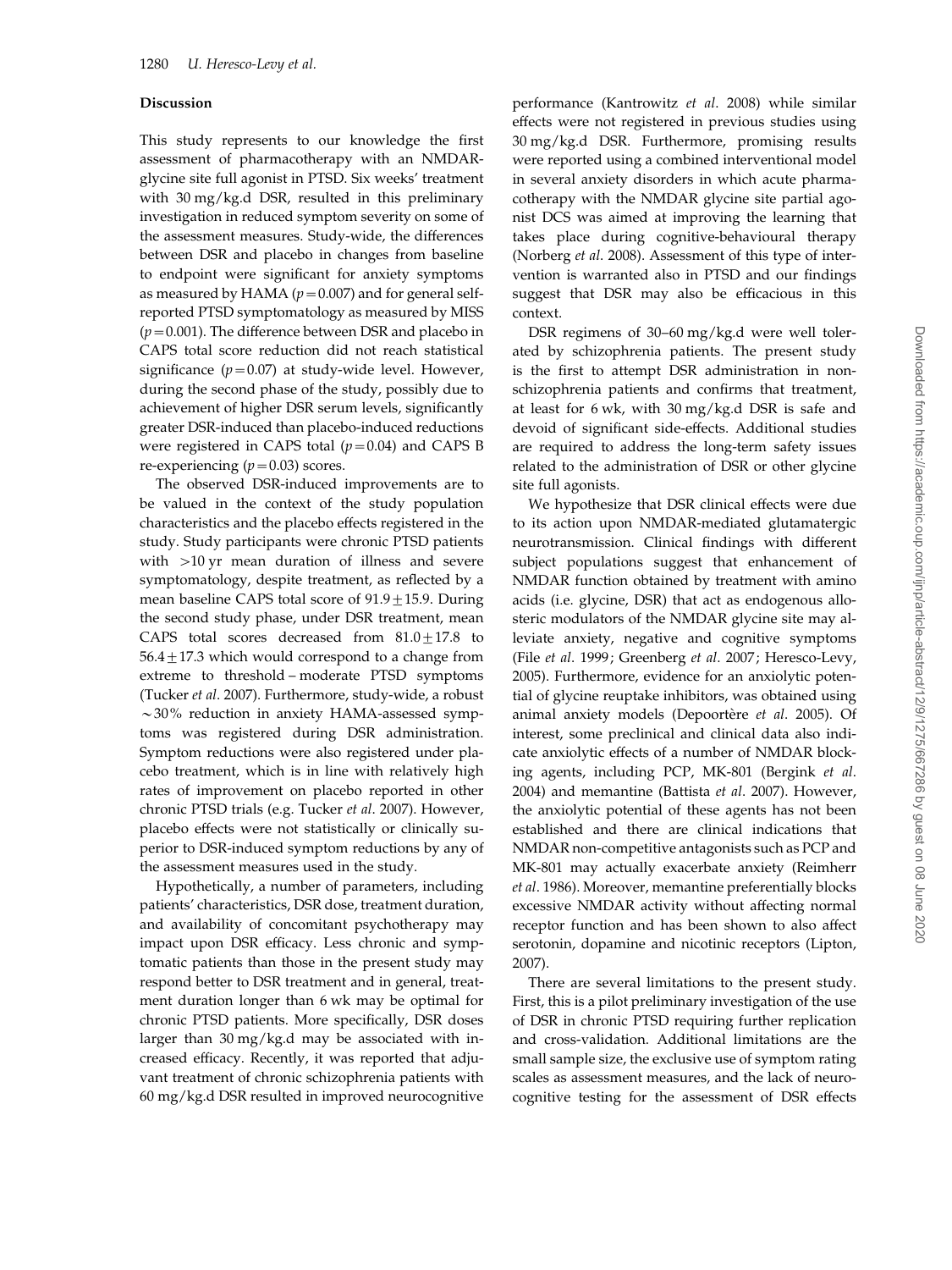upon cognitive parameters. Overall, the results of the present study suggest a promising line of investigation in PTSD pharmacotherapy and warrant further largersized studies to confidently determine DSR's effects profile in this disorder.

## Note

Supplementary material accompanies this paper on the Journal's website (http://journals.cambridge.org/ pnp).

# Acknowledgements

This study was funded by a NARSAD Independent Investigator Award (U.H-L.). The authors thank Dr Rena Cooper-Kazaz and Dr Daniel Brom for assistance with study recruitment.

[Clinical Trials Registration (http://www.clinical trials.gov/ct/show/NCT00215878).]

# Statement of Interest

Dr Heresco-Levy has served as paid scientific consultant/lecturer to GlaxoSmithKline, Organon Pharmaceuticals and AstraZenca and is inventor in a pending patent related to the use of glutamatergic agents to treat movement disorders.

# References

- Battista MA, Hierholzer R, Khonzam HR, Barlow A, et al. (2007). Pilot trial of memantine in the treatment of posttraumatic stress disorder. Psychiatry 70, 167–174.
- Bergink V, van Megen HJGM, Westenberg HGM (2004). Glutamate and anxiety. European Neuropsychopharmacology 14, 175–183.
- Blake DD, Weathers FW, Nagy LM, Kaloupek DG, et al. (1995). The development of a clinician-administered PTSD scale. Journal of Traumatic Stress 8, 75–90.
- Chambers RA, Bremner JD, Moghaddam B, Southwick SM, et al. (1999). Glutamate and post-traumatic stress disorder: toward a psychobiology of dissociation. Seminars in Clinical Neuropsychiatry 4, 274–281.
- Davis M, Myers KM (2002). The role of glutamate and gamma-aminobutyric acid in fear extinction: clinical implications for exposure therapy. Biological Psychiatry 52, 998–1007.
- Depoortère R, Dargazanli G, Estenne-Bouhtou G, Coste A, et al. (2005). Neurochemical, electrophysiological and pharmacological profiles of the selective inhibitor of the glycine transporter-lSSR504734, a potential new type of antipsychotic. Neuropsychopharmacology 30, 1965–1985.
- Falls WA, Miserendino MJ, Davis M (1992). Extinction of fear-potentiated startle: blockade by infusion of an NMDA antagonist into the amygdala. Journal of Neuroscience 12, 854–863.
- File S, Fluck E, Fernandes C (1999). Beneficial effects of glycine (bioglycine) on memory and attention in young and middle-aged adults. Journal of Clinical Psychopharmacology 19, 505–512.
- Friedman MJ (2000). What might the psychobiology of posttraumatic stress disorder teach us about future approaches to pharmacotherapy. Journal of Clinical Psychiatry 61 (Suppl. 7), 44–51.
- Garakani A, Mathew SJ, Charney DS (2006). Neurobiology of anxiety disorders and implications for treatment. The Mount Sinai Journal of Medicine 73, 941–949.
- Greenberg WM, Benedict M, Doerfer J, Perrin M, et al. (2007). Adjunctive glycine in the treatment of obsessive compulsive disorder. 47th NCDEU Annual Meeting, Boca Raton, FL, USA, 11–14 June (http://www.nimh.nih.gov/ research-funding/scientific-meetings/recurringmeetings/ncdeu/past/2007poster session-abstracts.pdf).
- Harvey BH, Oosthuizen F, Brand L, Wegener G, et al. (2004). Stress-restress evokes sustained iNOS activity and altered GABA levels and NMDA receptors in rat hippocampus. Psychopharmacology 175, 494–502.
- Heresco-Levy U (2005). Glutamatergic neurotransmission modulators as emerging new drugs for schizophrenia. Expert Opinion on Emerging Drugs 10, 827–844.
- Heresco-Levy U, Javitt DC, Ebstein R, Vass A, et al. (2005). D-serine efficacy as add-on pharmacotherapy to risperidone and olanzapine for treatment-refractory schizophrenia. Biological Psychiatry 57, 577–585.
- Heresco-Levy U, Kremer I, Javitt DC, Goichman R, et al. (2002). Pilot-controlled trial of D-cycloserine for the treatment of post-traumatic stress disorder. International Journal of Neuropsychopharmacology 5, 301–307.
- Horner MD, Hamner MB (2002). Neurocognitive functioning in posttraumatic stress disorder. Neuropsychology Review 12, 15–30.
- Kantrowitz JT, Ziwich RT, Cornblatt BA, Malhotra AK, et al. (2008). The safety and effectiveness of high dose D-serine in the treatment of schizophrenia. Biological Psychiatry 63, 286S.
- Lipton SA (2007). Pathologically-activated thrapeutics for neuroprotection: mechanism of NMDA receptor block by memantine and S-nitrosylation. Current Drug Targets 8, 621–632.
- McDonald AJ (1996). Glutamate and aspartate immunoreactive neurons of the rat basolateral amygdala: colocalization of excitatory amino acids and projections to the limbic circuit. Journal of Comparative Neurology 365, 367–379.
- McEwen BS (1996). Gonadal and adrenal steroids regulate neurochimical and structural plasticity of the hippocampus via cellular mechanisms involving NMDA receptors. Cellular and Molecular Neurobiology 16, 103–116.